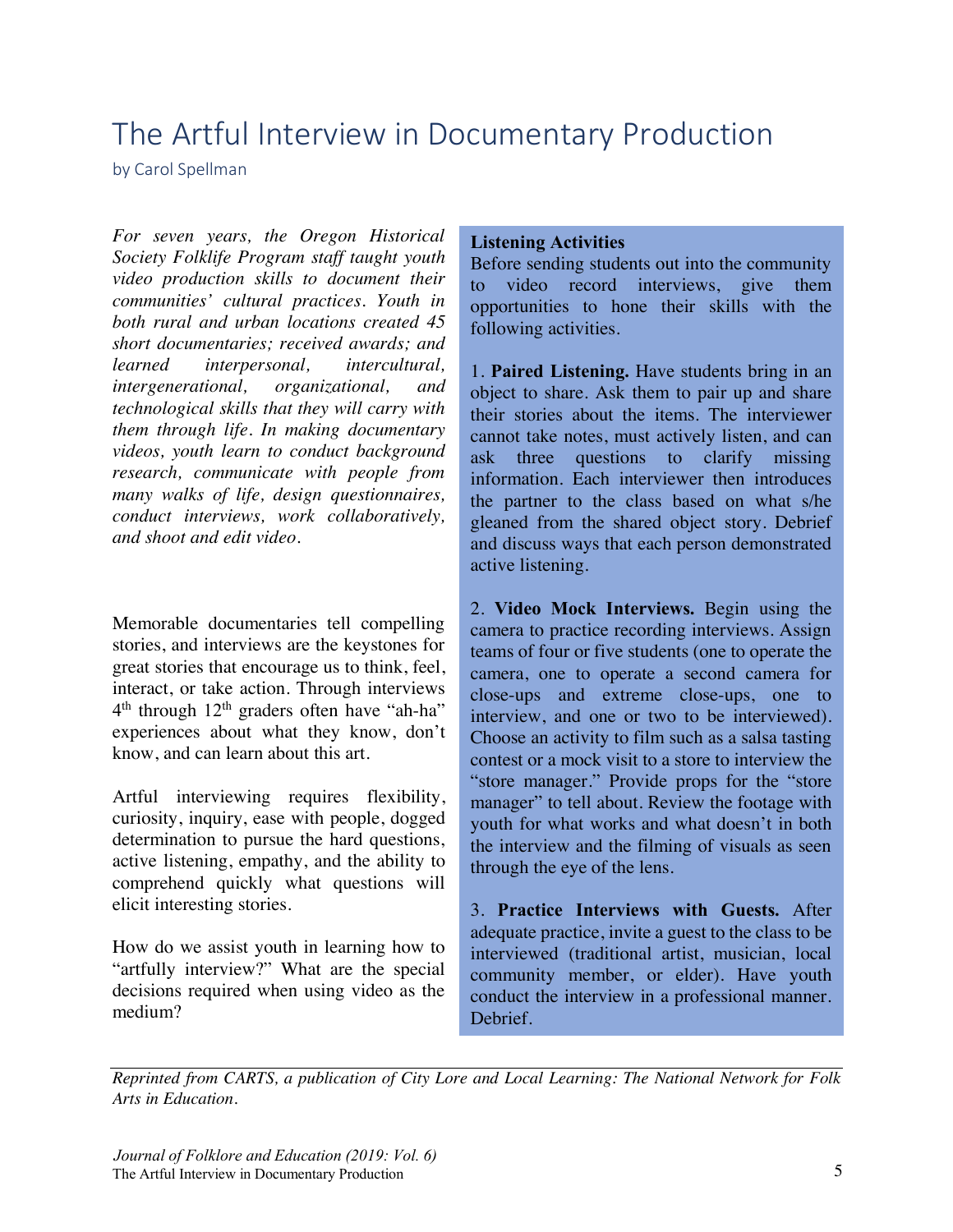### **Skills for Teaching Video Production**

On the first day of a video project, provide hands-on experience with equipment. Exploration engages youth and allows them time to discover how the equipment works, including camera, batteries, tripod, external microphones, lighting, types of shots (wide shot, medium shot, close up, extreme close-up).

Explore various crew roles including interviewer, camera operator, sound person, note taker, still photographer, editor, etc. Knowing all roles provides a back-up if someone is ill, adds a variety of perspectives, and offers more brains to "brainstorm" ideas and solutions.

View documentaries. Discuss how interviews, visuals, and editing styles and decisions contribute to telling the stories.

Divide youth into small collaborative teams as they use equipment. They will discover what crew role(s) they feel most confident with and what roles they need to learn more about.

Video equipment is expensive, so it is important to discuss proper handling to avoid accidents or damage.

Each student films one to two minutes of footage inside or outside the classroom. Include setting up the camera, dealing with background sounds, ambient sounds (wind, rain, etc.), natural vs. nonnatural lighting, filming a variety of shots.

## **Artful Interviewing**

*Plan the interview and shoot with the final product in mind.* Prepare youth for the "big interviews" they will conduct with community members. Using video requires that certain decisions be made. Will the interviewer be on camera with the interviewee in a two-shot, threeshot, over-the-shoulder, or person-on-the-street interview? What is the best way to set up external microphones to ensure audible sound? Will the interviewer be off camera (one-shot) in either a formal or informal interview? If the interviewer's questions are not to be included in the video, it is important for the interviewee to rephrase the question as a part of the response.

*Practice good interview manners.* Discuss the importance of treating interview subjects with respect. This may require a discussion of culturally sensitive issues. Have students demonstrate rude behaviors (chewing gum, arguing with interviewees, tardiness, looking at notes during the entire interview rather than at the person being interviewed, etc.) and discuss why these may hamper rapport and information exchange.

**Plan questions.** Interviewers should come to an interview prepared with questions based on background research, but they also will need to exercise flexibility, curiosity, fast thinking, and active listening! Has enough background information been researched to generate a list of questions and do interviewers have the confidence to ask educated questions not on their list? Review the list of questions and ask, "Are the essential questions being asked?" The surprising, sad, poignant, or hilarious moments in documentary stories are often uncovered when interviewers ask follow-up questions.